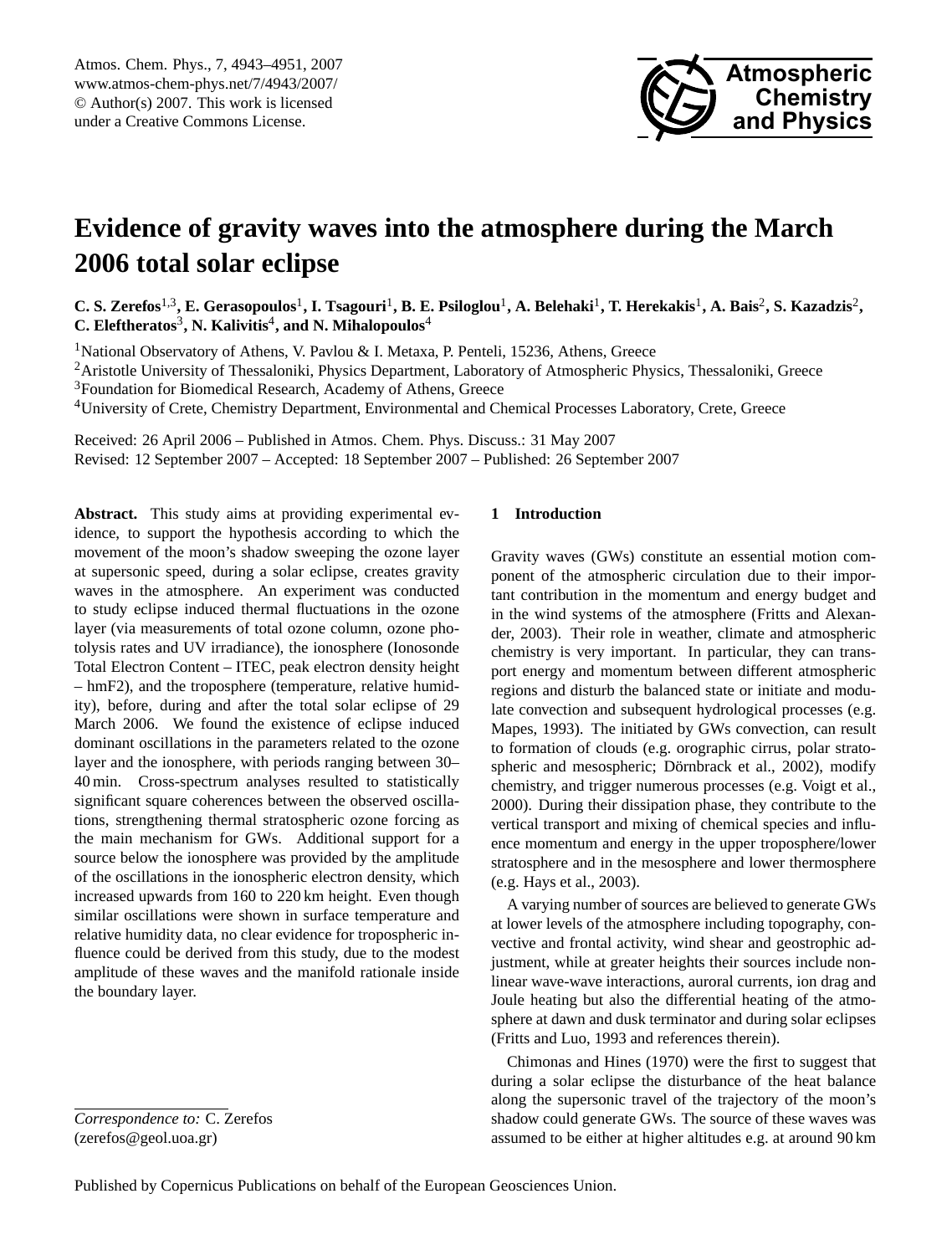where molecular oxygen heating begins (Chimonas, 1970), or at lower altitude e.g. water vapor IR absorption (Lamb waves) and the ground cooling (Chimonas and Hines, 1971; Chimonas, 1973). Morover, in both Chimonas (1970) and its subsequent follow on study of Firtts and Luo (1993), thermal cooling of the stratospheric ozone layer as the forcing function of GWs during a solar eclipse was considered. Eckermann et al. (2007), with their high-altitude global numerical weather prediction model, recently simulated an induced radiative cooling rate in the stratosphere, 2–3 times larger than assumed in these earlier stratospheric bow wave models. In all cases, the source ambiguity makes subsequent experimental studies seeking evidence of eclipse-generated gravity waves, particularly complicated.

There have been a number of attempts to detect ground level atmospheric pressure waves resulting from solar eclipses. The periods of such waves range from the order of 1 min to 1 h or so, the decay times range from half the wave period upwards, and the ground level amplitude is unlikely to exceed 0.1 hPa, and is typically far less (Jones, 1999). In only few cases does the balance probability lie in favour of a detection of such waves (Jones, 1999; references therein). Anderson et al. (1972) reported on surface pressure fluctuations in the range 15–150 min and Seykora et al. (1985) found a surface pressure response with a period of about 4 h and a speed of  $320 \text{ m s}^{-1}$ . The amplitudes of these waves were larger than those predicted by Chimonas (1970), but agree well with the  $0.1-0.5$  hPa range modelled recently by Eckermann et al. (2007).

A limited number of attempts to detect GW signals on total ozone have been made. Mims and Mims (1993) identified a sequence of 4–5 nearly uniformly spaced fluctuations, however with small periods (4.5–7.2 min), on total ozone series, using a TOPS (Total Ozone Portable Spectrophotometer), but the linkage with eclipse induced GWs appears weak. Zerefos et al. (2000), deploying power spectral analysis on erythemal irradiance, revealed a significant oscillation in the ozone layer with a period of about 20 min.

In the ionosphere, waves with a period of 10–40 min have been measured at more than 500 km from the zone of totality (Singh et al., 1989), traveling at subsonic (Davis and da Rosa, 1970) or supersonic velocities (Hanuise et al., 1982). Lastly, a source location has been identified in the thermosphere at 170 km altitude due to reduced heating by absorption of extreme ultraviolet solar radiation, based on the analysis of ionosonde measurements (Liu et al., 1998; Altadill et al., 2001; Sauli et al., 2006), while larger periods of about 1 h have also been reported (Altadill et al., 2001). Prior to those observations, the idea of an in-situ thermospheric wave source was highlighted by various modeling studies (Ridley et al., 1984; Roble et al., 1986; Müller-Wodarg et al., 1998).

Despite decades of research, observational evidence for a characteristic bow-wave response of the atmosphere to eclipse passages remains equivocal (Eckermann et al., 2007). In this work, an attempt to shed light on the generation of GWs during solar eclipses is made, with measurements at the three critical layers in the atmosphere namely the troposphere, the stratosphere and the ionosphere. The main goal is to provide experimental evidence supporting the initial hypothesis that the cooling of the ozone layer in the stratosphere by the moon shadow travelling at supersonic speed during the eclipse, constitutes a source of gravity waves propagating both upwards and downwards.

# **2 Instrumentation**

Ultraviolet direct and global solar spectral measurements were performed at Kastelorizo (36 $\degree$ 09' N, 29 $\degree$ 35' E), Thessaloniki (40°38′ N, 22°57′ E) and Athens (38°03′ N, 23°52′ E) using Brewer spectroradiometers (MKIII, MKII and MKIV, respectively). A map with the location of the above stations with regard to eclipse path and circumstances can be found in Gerasopoulos et al.  $(2007)^1$  $(2007)^1$ . The characteristics of the instrument and details about their calibration procedures are described in detail by Bais et al. (1996). The three instruments followed the same measuring schedule on the eclipse day (29 March) and on the previous day. For this study the operating software of the instrument was modified to allow the alternating measurement (every 30 s) of global and direct spectral irradiance at 6 wavelengths between 302 and 320 nm that are used for measuring total column ozone and columnar SO2. These measurements were performed from 07:30 UTC until 14:30 UTC. More details are given by Blumthaler et al. (2006) and Kazadzis et al. (2007).

Ozone photolysis frequencies  $(JO<sup>1</sup>D)$  have been also calculated from the Brewer spectroradiometer global irradiance measurements following the methodology described in Kazandzis et al. (2004).  $JO<sup>T</sup>D$  measurements have been also conducted at Finokalia, with a filter radiometer – Meteorologie Consult, Germany (Gerasopoulos et al., 2006). We have also used UV measurements from the Greek UV monitoring network [\(http://www.uvnet.gr\),]((http://www.uvnet.gr)) equipped with NILU-UV multi-channel radiometers, providing UV irradiance at five wavelength bands centered at 305, 312, 320, 340 and 380 nm (Kazantzidis et al., 2007). Meteorological measurements at a number of sites including Kastelorizo and Finokalia have been also conducted during the eclipse, as described by Founda et al. (2007).

Ionospheric observations from the National Observatory of Athens Digisonde [\(http://www.iono.noa.gr\)]((http://www.iono.noa.gr)) were used for the investigation of the ionospheric response to the solar eclipse of 29 March 2006 over Athens  $(38°00' \text{ N}, 23°30' \text{ E})$ . In particular, calculations of electron density profiles up to 1000 km, obtained under a vertical incidence ionospheric sounding campaign, were used for the derivation of the peak electron density height, hmF2, and the estimation of the

<span id="page-1-0"></span><sup>1</sup>Gerasopoulos, E., Zerefos, C. S., Tsagouri, I., et al.: The Total Solar Eclipse of March 2006: Overview, Atmos. Chem. Phys. Discuss., in preparation, 2007.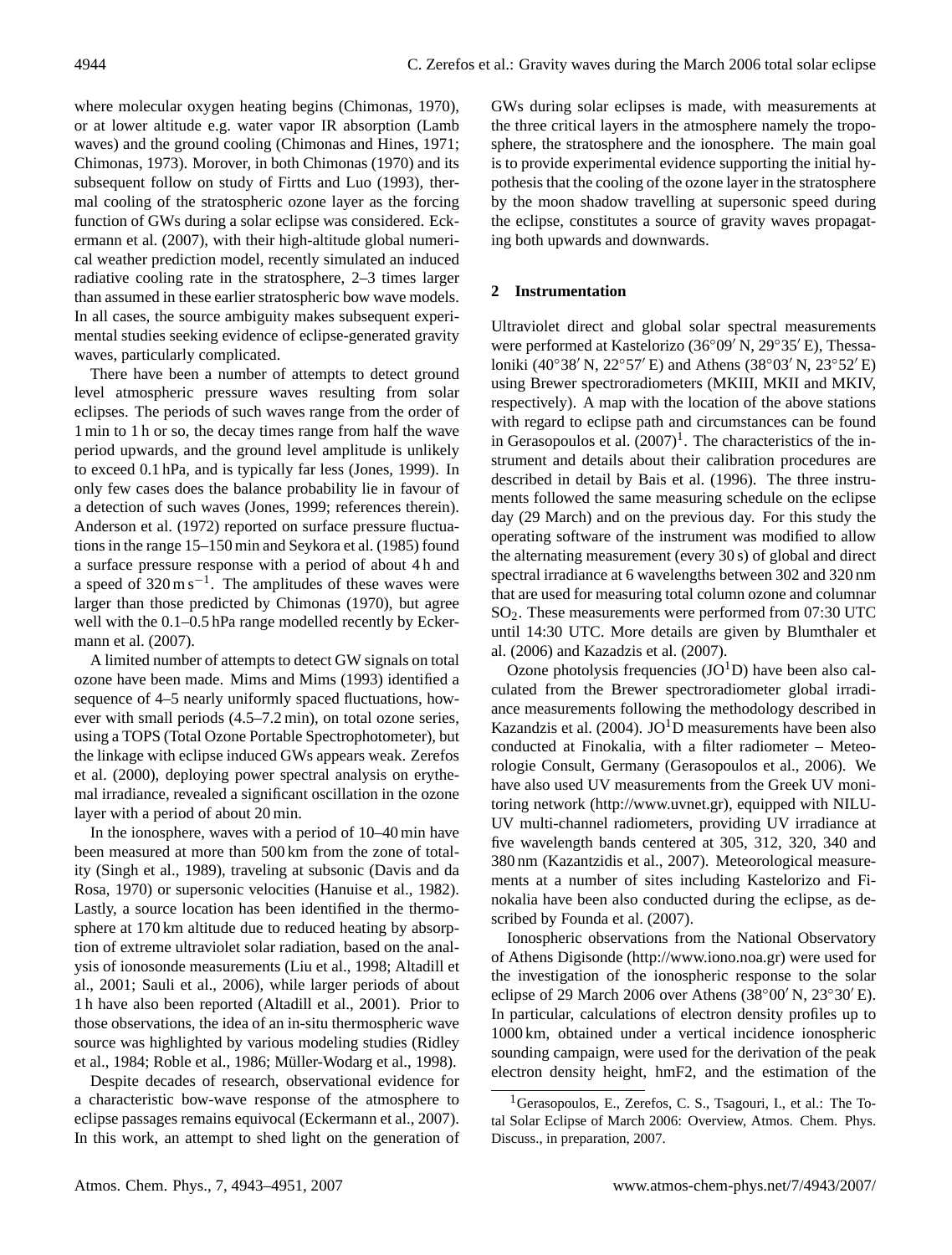Ionosonde Total Electron Density, ITEC., (Gerasopoulos et al.,  $2007<sup>1</sup>$ ). In addition, the electron densities at fixed ionospheric altitudes zones were calculated, enabling the study of electron density variations as a function of time and altitude (Altadill et al., 2001).

#### **3 Analysis and results**

#### 3.1 Methodology

Observations from various atmospheric layers were analyzed deploying Spectral Fourier Analysis, in an effort to investigate the possible detection of GWs propagating in different atmospheric heights during the 29 March 2006 Total Solar Eclipse. In this study we have used the following parameters: i. total ozone over Kastelorizo, Athens and Thessaloniki, mainly as an index of the disturbance in the stratospheric ozone layer, additionally supported by ozone photolysis rates  $JO<sup>1</sup>D$  and UV (305 nm) irradiance measurements, ii. the Ionosonde Total Electron Content (ITEC) as an indicator for the total ionosheric ionization disturbances, and the peak density height of the F2 layer (hmF2) as a first indicator for the propagation of wave-like motions in the ionosphere, iii. ground measurements of temperature and relative humidity at Kastelorizo and Finokalia.

As input data for the spectral analysis, we have used the residual time series of the above parameters. Residuals have been calculated by applying polynomial fittings to the initial time series, to remove the combined effect of the eclipse and the diurnal variability of each parameter. We have chosen the maximum period during the eclipse that almost cloud free conditions were encountered at all sites, so that the same period would be used for all parameters (10:00–11:52 UTC). Short-time contamination by light and temporary cloudiness or a very few cases of aircraft contrails (evidenced mainly on actinometric data) at each site, has been also removed by substituting the respective residual values with zeroes. For all parameters except for the ionospheric, 1 min time resolution data were available. Ionospheric parameters were available with a 4 min time resolution.

Because of the short duration of the investigated period, we have used the zero-padding method which consists in adding zeros at the end of the time series, to improve frequency resolution of the resulting power spectra, thus enhancing our ability to estimate the signal's period more accurately and discriminate close periodicities.

## 3.2 Investigation of observed oscillations in the ozone layer

For the period between 10:00 and 13:00 UTC, the total ozone column at Kastelorizo was changing on the day before the eclipse from about 335 DU down to about 325 DU, and on the day of the eclipse it was increasing from about 290 DU to 305 DU (Kazadzis et al., 2007). An increase of total ozone

by the end of the eclipse in the range 5–24 DU is also reconfirmed from the NILU-UV measurements in a number of stations (Kazantzidis et al., 2007). During the course of the eclipse, a gradual decrease in total ozone at Kastelorizo, followed by an almost symmetric increase after the totality is observed (Fig. 1a, upper graph). This effect has been reported earlier by Zerefos et al. (2000), and it was attributed partly to the limb darkening effect and partly to the increasing influence of direct irradiance by the diffuse radiance entering the field of view of the total ozone instruments. Blumthaler et al. (2006), confirmed this finding by calculating a correction for total ozone due to limb darkening. This correction was found to be very small (less than 0.01%). Therefore the most possible reason for the reduced total ozone values during the eclipse is the contamination of direct irradiance measurements by the diffuse radiation (Kazadzis et al. 2007).

Total ozone residuals at Kastelorizo are shown in Fig. 1a (lower graph). A Savitzky-Golay smoothing (2nd order moving polynomial, 10 points) is also used for the better visualization of the lower frequency fluctuations. The two vertical lines in Fig. 1a correspond to sun coverage by the moon of more than 70%, corresponding roughly to a reduction in direct irradiance measurements (under normal conditions) at airmass factors of more than 3, which are usually discarded in the standard Brewer total ozone measurements (Kazadzis et al., 2007). This effect results in a smooth continuous reduction of the ozone values, which is removed by the applied polynomial fit, thus the eclipse induced oscillations in the total ozone data are added on top of this smooth reduction of total ozone. The peak-to-peak amplitude of the residuals is about 2–3.5% of the total ozone averaged over the same period, and three main oscillations were observed starting 30 min after the first contact. Cloud development a little before last contact prevented the further capture of the evolution of the waves.

Since these oscillations are observed mainly during the measurement interval influenced by the diffuse radiation, we have used two additional parameters to express total ozone variability and confirm the existence of the oscillations, the photolysis rate of the reaction of  $O_3$  to  $O(^1D)$ , JO<sup>1</sup>D and UV irradiance at 305 nm.  $JO<sup>1</sup>D$  is mainly sensitive to the total column ozone, but also to the total aerosol optical depth, aerosol growth with relative humidity and by clouds depending on the optical depth of the cloud (Ruggaber et al., 1994). Moreover, UV irradiance at 305 nm exhibits maximum ozone absorption compared to higher wavelengths provided by the NILU-UV radiometers (Kazantzidis et al., 2007). It should be noted that the effect of diffuse irradiance that was regarded as the reason for the biased total ozone measurements during the eclipse, has no influence on the Brewer irradiance measurements, and consequently on the derived  $JO<sup>1</sup>D$  data.

JO1D measurements at Kastelorizo and Finokalia are shown in Figs. 1b and c (upper graphs) with the respective polynomial fittings.  $JO<sup>1</sup>D$  residuals are presented in the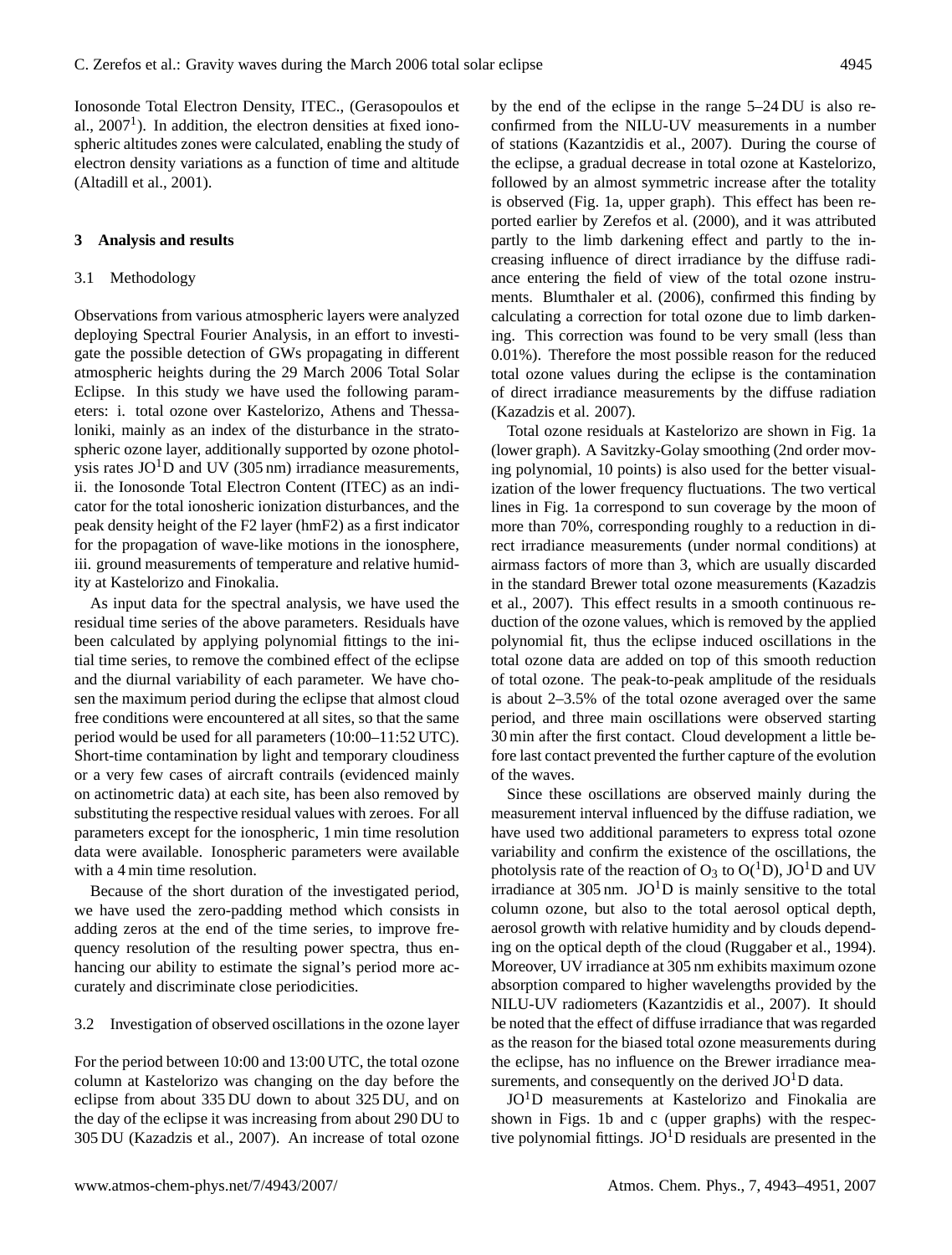

**Fig. 1. (a)** Upper: total ozone over Kastelorizo during the eclipse and second order polynomials fitted on the data, Lower: total ozone residuals and a Savitzky-Golay (2nd order moving polynomial, 10 points) smoothing line. The two vertical lines correspond to sun coverage by the moon of more than 70% and residuals and smoothing line during this period are presented by dot and thin (red, continuous) lines, respectively, **(b)** Upper: JO<sup>1</sup>D at Kastelorizo (KAST) during the eclipse and a third order polynomial fitted on the data, Lower:  $JO<sup>1</sup>D$  residuals and a Savitzky-Golay smoothing line, and **(c)** Upper: JO1D at Finokalia (FIN) during the eclipse and second order polynomials fitted on the data, Lower:  $JO<sup>1</sup>D$  residuals and a Savitzky-Golay smoothing line. Time in UTC.



**Fig. 2.** Power Spectrum Analysis applied on the residuals of various atmospheric parameters during the eclipse (10:00–11:52 UTC, 29 March 2006); Y-axes correspond to the spectral estimates for the following parameters: **(a)** total ozone at Kastelorizo (KAST), **(b)**  $JO<sup>1</sup>D$  at Kastelorizo (blue line + circles) and Finokalia (FIN, red line + triangles), **(c)** UV (302 nm) at Heraklion (HER, red line + triangles), Lefkosia (LEF, blue line + circles) and Ioannina (IOA, green line + triangles reversed). Similarly colored dash lines represent the 95% confidence limits of each spectrum. Axes in (c) are divided by  $10^5$ .

lower graph of Figs. 1b and c, and the smoothing line reveals oscillations with similar characteristics. Indeed, the main oscillations found in total ozone at Kastelorizo are reproduced with a certain lag in  $JO<sup>1</sup>D$  at the same station, but also in distance from totality, at Finokalia. The average peak-to-peak amplitude of the residuals is about 8% and 10% of the  $JO<sup>1</sup>D$ over the same period, at Kastelorizo and Finokalia, respectively, however corresponding to almost half amplitudes for the more distant from totality station (Finokalia), given the different levels of  $JO<sup>1</sup>D$  at the two sites.

The oscillations are further investigated with Spectral Fourier Analysis (Fig. 2). The power spectrum of total ozone over Kastelorizo reveals a significant oscillation (99% confidence level, not shown) with a period in the range 28– 38 min (Fig. 2a). A secondary oscillation is found at periods 12–13 min which approaches the 95% confidence level.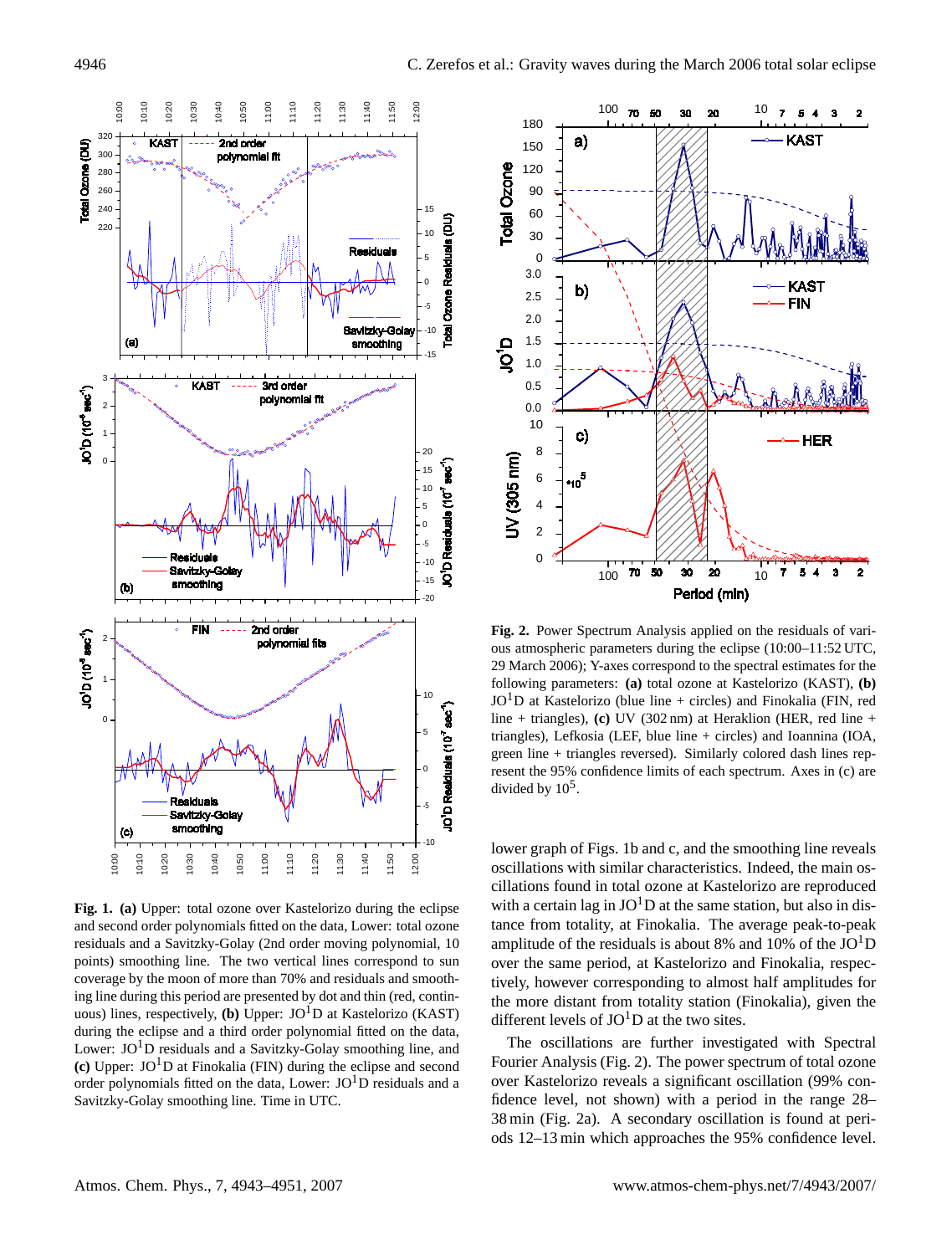

**Fig. 3.** Hourly records of  $D_{st}$  index [\(http://swdcwww.kugi.kyoto-u.]((http://swdcwww.kugi.kyoto-u.ac.jp/dstdir/index.html)) [ac.jp/dstdir/index.html\),]((http://swdcwww.kugi.kyoto-u.ac.jp/dstdir/index.html)) as indicator of the geomagnetic activity level (top panel) and of AE index [\(http://swdcwww.kugi.kyoto-u.]((http://swdcwww.kugi.kyoto-u.ac.jp/aedir/index.html)) [ac.jp/aedir/index.html\)]((http://swdcwww.kugi.kyoto-u.ac.jp/aedir/index.html)) indicating the level of the auroral electrojets intensity (bottom panel) for the time interval 27–31 March 2006. The blue dash lines represent indicative thresholds for the identification of considerable geomagnetic/magnetospheric disturbances.

The same process was applied on the total ozone time series at Thessaloniki (not shown). A significant oscillation (95% confidence level) with a period of 28–32 min was found, denoting the spatial extent of the ozone layer perturbation. The amplitude of the residuals was found to be in the order of 3– 4% of the total ozone, averaged over the same period. The influence of clouds was much more extended on total ozone over Athens, thus hindering the attribution of fluctuations to GWs. The discussed range of periodicities could not be identified on the previous and next day spectra of the total ozone series over all sites (for the same time interval; not shown).

The power spectrum of  $JO<sup>1</sup>D$  at Kastelorizo reveals the same features with total ozone at the same station, allowing its use as a proxy for total ozone variability. The same spectrum is also revealed when 4-min averages are first extracted (not shown). The latter ensures that no bias is imposed on the cross-spectrum between the 4 min averages of total ozone and the ionospheric parameters (Sect. 3.3). The power spectrum of  $JO<sup>1</sup>D$  at Finokalia shows a peak at 32– 45 min (99% significance level, not shown), while the UV irradiance at 305 nm spectrum at Heraklion, reveals two peaks at 28–45 min and 17–23 min. Similar oscillations were found in UV irradiance at distant stations from the peak eclipse, namely Ioannina and Nicosia (Kazantzidis et al., 2007).

Overall, a main oscillation with period in the range 30– 40 min is found at a number of stations with independent measurements of total ozone column and its proxies  $JO<sup>1</sup>D$ and UV irradiance, denoting an extended thermal stratospheric ozone disturbance.

# 3.3 Investigation of observed oscillations in the ionosphere

This solar eclipse took place under low geomagnetic and magnetospheric activities, providing clear advantage for the



**Fig. 4. (a)** Ionosonde TEC and hmF2 residuals, **(b)** Spectrum Analysis applied on the residuals; Y-axes correspond to the spectral estimates of the parameters and similarly colored dash lines represent the 95% confidence limits of each spectrum, **(c)** Cross Spectrum Analysis between  $JO<sup>1</sup>D$  at Kastelorizo and ionospheric parameters; Y-axes correspond to the amplitude of the cross-spectrum for the following pairs:  $JO<sup>1</sup>D$  vs Ionosonde TEC (blue line + circles) and  $JO<sup>1</sup>D$  vs hmF2 (red line + triangles).

identification of signals from solar eclipse induced GWs in the ionosphere (Fig. 3). In particular, the geomagnetic activity remained low, since the Dst index values ranged above −30 nT during the whole week (27–31 March 2006), and the same holds for the magnetosheric activity. Some moderate excursions in AE index (Mayaud, 1980) recorded in very early morning or very late evening hours the days prior to the eclipse day, cannot impose an effect in the ionosphere over Athens at the local time of the eclipse occurrence (Prölss, 1995).

The complete evolution of ionospheric parameters during the eclipse is thoroughly discussed by Gerasopoulos et al.  $(2007)^1$ . Here we focus on the oscillations observed in ITEC and hmF2 presented in Fig. 4a. Three main oscillations are found almost in coincidence with those of total ozone, however the lower time resolution of these measurements and the complexity of the exact GWs source (in the horizontal and the vertical), does not allow the estimation of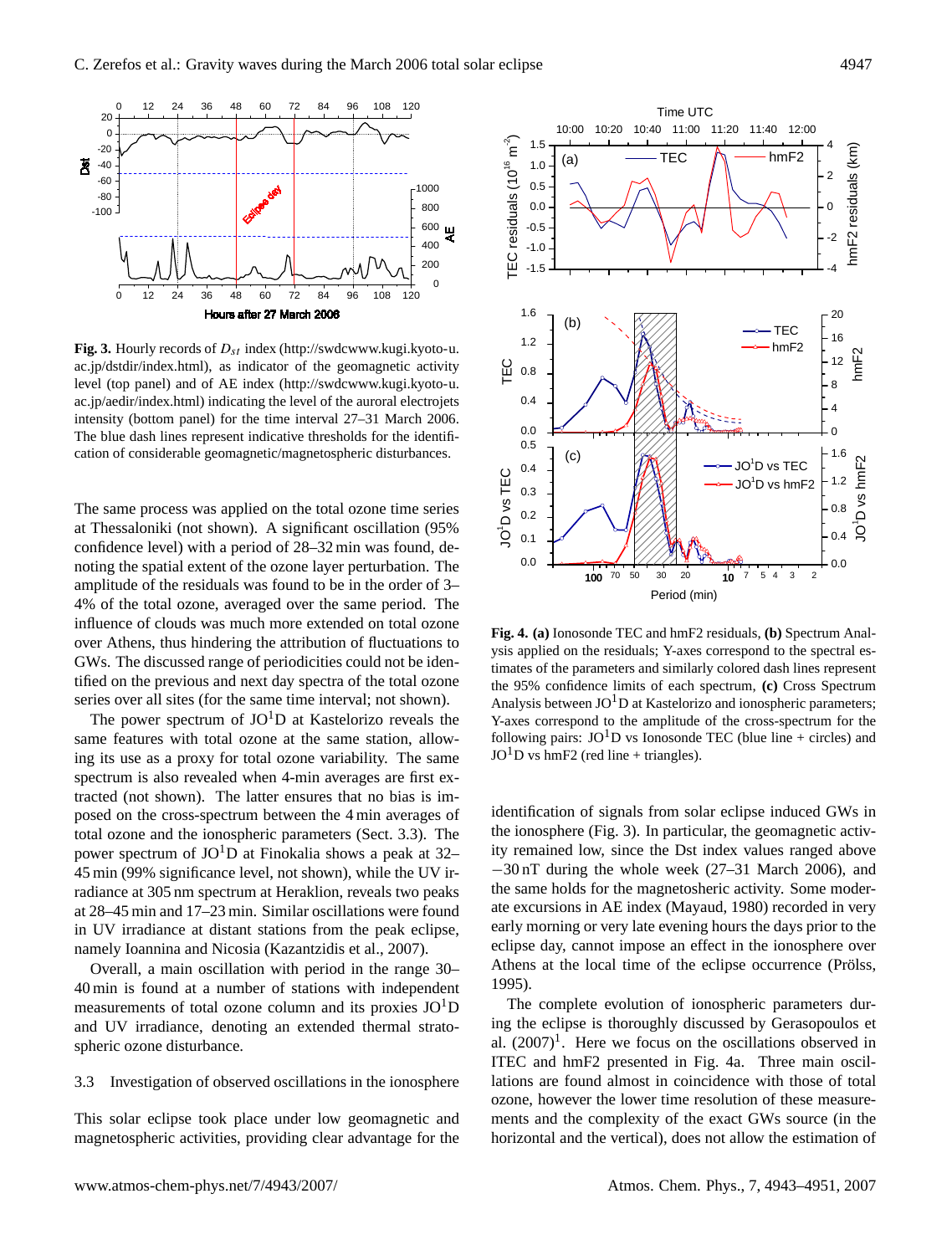

**Fig. 5.** Amplitudes of the electron density oscillations, calculated as the difference between successive minima and maxima at fixed altitudes (160, 180 and 200 km). Triangles represent the average amplitude of four oscillations at each altitude accompanied by the respective regression line (blue line), while each individual oscillation is shown with different symbol (see label). The percentage below the respective altitudes expresses the standardized to the average electron density (between first contact and maximum occultation) amplitude.

a reliable propagation velocity. The peak-to-peak amplitude of the ITEC residuals is 10–15% of the ITEC averaged over the eclipse period, while for hmF2 it is about 2%. The power spectra of ITEC and hmF2 are shown in Fig. 4b. Significant oscillations (95% confidence level) in the range 34–43 and 34–38 min are revealed for ITEC and hmF2, respectively. An additional peak is observed on the ITEC spectrum at 18– 20 min. Power spectra were also calculated for all "quiet" geomagnetic conditions on days between 27 and 31 March 2006, and no significant fluctuations were found, denoting that the 29 March periodicities were indeed related to solar eclipse effects.

Cross-Spectrum Analysis has been applied between  $JO<sup>1</sup>D$ at Kastelorizo and the ionospheric parameters. The amplitude of the cross spectra for the pairs  $JO<sup>1</sup>D$  vs ITEC and  $JO<sup>1</sup>D$  vs hmF2 is shown in Fig. 4c. A very distinct covariance between the frequency components corresponding to the ∼40 min periodicity is found in both spectra. Significantly high square coherences were calculated, 0.93 and 0.96 for  $JO<sup>1</sup>D$  vs ITEC and  $JO<sup>1</sup>D$  vs hmF2, respectively, demonstrating that the ionospheric oscillations are probably driven by GWs initially formed in the stratosphere.

Variation of electron density amplitudes with height: Electron density variations at fixed ionospheric altitude zones of 20 km depth were additionally used to further speculate on the main source of GWs that have reached ionospheric heights. Consistent fluctuations with maximum amplitude in the altitude range of 200–220 km were observed during the first phase of the eclipse (Gerasopoulos et al.,  $2007<sup>1</sup>$ ). Such

*0.6* shown) depicted a dominant periodicity of 15–18 min, coin-*0.7* ing the solar reappearance phase. The spectrum analysis (not *0.8* this case, the fluctuations were considerably attenuated duroscillations were previously reported in the literate and are attributed to solar eclipse induced GWs during or after the solar eclipse (Altadill et al., 2001; Sauli et al., 2006). In ciding with the higher frequency oscillations in total ozone and ITEC.

*0.0* minima and maxima of the electron densities at the fixed alti-The change in the amplitude of these oscillations was used to speculate on the location of the GWs source responsible for the ionospheric signal. The amplitude of these oscillations was calculated as the difference between successive tude zones. These oscillations were clearly present in the altitude range 140–220 km. However, the 140–160 km zone was not included in our discussion here in order to keep the Elayer conditions clearly out of the analysis, since the electron concentration is very low and the detection of oscillations is ambiguous. Moreover, no such analysis was performed above 220 km since the main response of the ionosphere to the eclipse was gradually diminished from that height up (Gerasopoulos et al.,  $2007<sup>1</sup>$ ).

> The amplitude of each of the four oscillations that can be identified with relative good precision, as well as the average amplitude per altitude is presented in Fig. 5. A tendency of increasing amplitude with altitude is clearly evidenced in both raw and standardized amplitudes, a result consistent with the effect of density decrease with height on the amplitude of a vertically propagating wave (Fritts and Luo, 1993).

> In summary, taking into account that the observed oscillations i) are clearly present in the ionospheric height range 140–220 km, ii) are well attenuated above 220 km, iii) they have the same period at each height, iv) they have an important vertical propagation component, with increasing amplitude with height and v) are not of auroral origin, one could argue that they seem to originate from below the studied ionospheric heights. The above characteristics lie in favour of propagating waves attributed to the movement of the cooled spot produced by the moon's shadow in the ozone layer.

> 3.4 Investigation of observed oscillations in the troposphere

> The identification of GWs in the troposphere is a much more difficult task. Especially inside the boundary layer (BL), any fluctuations are subject to multiple rationales and increased uncertainty, related to meteorological or other local scale factors that may well mask the signal imposed by the propagation of GWs down to the surface.

> We have used the temperature record at Kastelorizo to detect any fluctuations from GWs near the surface. The temperature drop of 2.3◦C at Kastelorizo is shown in Fig. 6a (upper graph) accompanied by a polynomial fitting. Temperature residuals were calculated and are presented in Fig. 6a. (lower graph). The three oscillations seen in total ozone are also ob-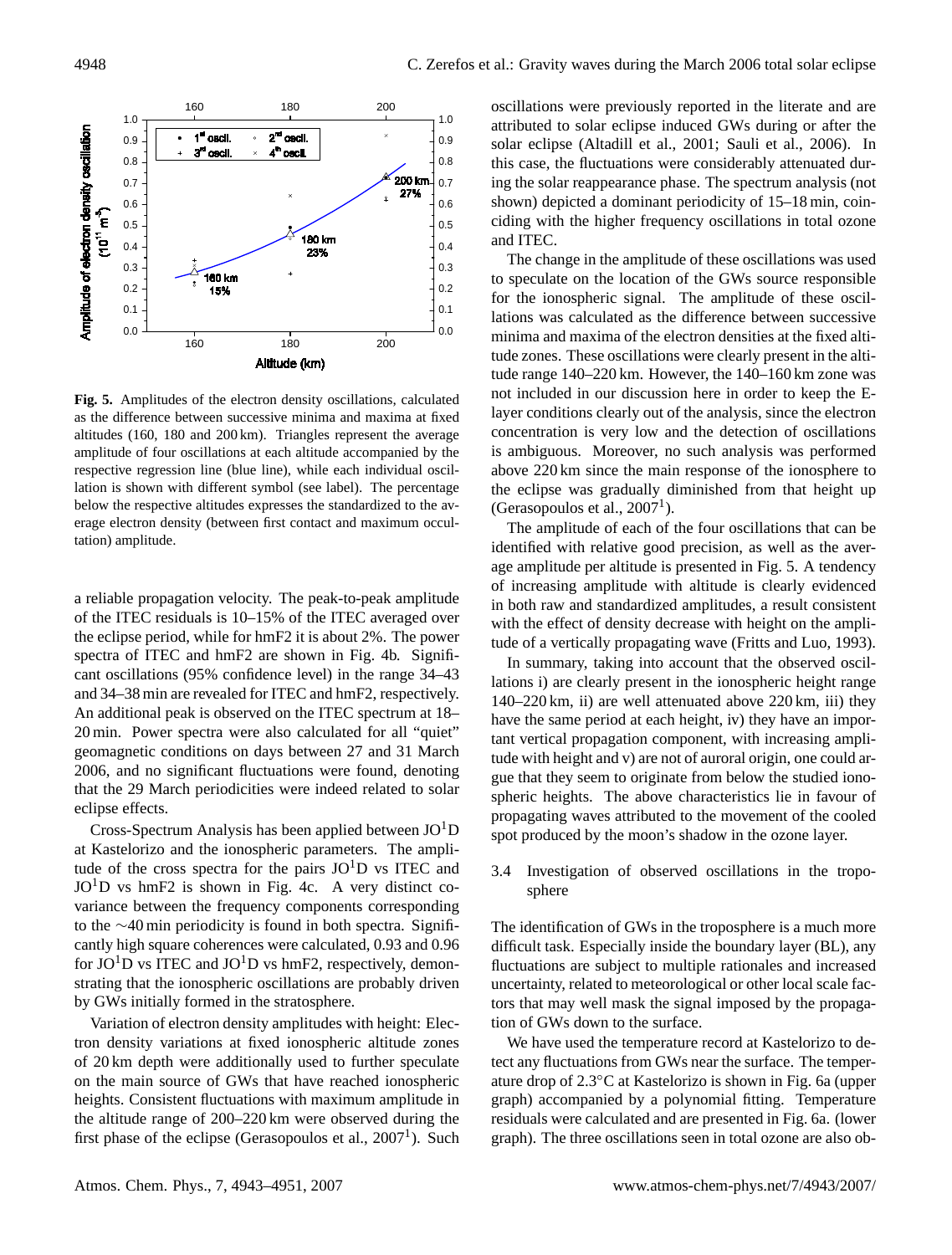

**Fig. 6. (a)** Upper panel: Temperature at Kastelorizo during the eclipse (open circles) and a third order polynomial fitted on the data (dash red line), **(b)** Upper panel: The same for RH at Kastelorizo. Lower panels in (a) and (b): Residuals of each parameter (blue line-dots) and a Savitzky-Golay (2nd order moving polynomial, 10 points) smoothing line (continuous red line). Time in UTC.

served in surface temperature with a 5–10 min lag, however the peak-to-peak amplitude of the residuals is rather small ∼0.1◦C or 0.6% of the temperature averaged over the eclipse period, which is same order of magnitude with the sensors accuracy  $(\pm 0.1\textdegree C;$  Founda et al., 2007). This amplitude is one order of magnitude lower than that predicted by Eckermann et al. (2007).

To exclude relation of this signal to instrumental noise and overcome a possible lack of confidence in the temperature oscillations we have repeated the same analysis with relative humidity, RH (Fig. 6b). The residuals shown in Fig. 6b (lower graph) once more reveal the three dominant oscillations and the peak-to-peak amplitude is ∼1% (absolute) or 1.2% of the RH averaged over the eclipse period. The accuracy of the RH sensor is  $\pm 1\%$ , so once more the amplitude of RH signal is comparable to the instrumental accuracy, however, the fact that the oscillations are very distinct and are observed in both temperature and RH enhances our confi-



**Fig. 7.** Spectrum Analysis on temperature residuals and Cross Spectrum Analysis between  $JO<sup>1</sup>D$  and temperature at Kastelorizo. Yaxes correspond to the spectral and cross spectral estimates, and the colored dash line represents the 95% confidence limits of the spectrum.

dence. It should be also noted here that averaging over 1 min intervals (measurements recorded every 20 s) has as a result to reduce the uncertainty both in temperature and RH measurements, and this is easily observed in Fig. 6a and b, where the noise is well separated from the oscillations.

The power spectrum of temperature at Kastelorizo is shown in Fig. 7 and a significant periodicity (95% confidence level) in the range 28–38 min is revealed. Similar oscillations, with modest wave amplitudes ∼0.1◦C, were found in the spectra of the temperature time series at other sites namely Finokalia-Crete and Penteli-Athens (not shown). The cross spectrum between  $JO<sup>1</sup>D$  and temperature (Fig. 7) shows a strong covariance around the 30 min periodicity with significantly high square coherence, 0.97.

Concluding, even though distinct oscillations are observed in surface temperature data at various sites, additionally reconfirmed by similar relative humidity periodicity, there is no clear evidence for GWs in the troposphere. Especially inside the boundary layer, manifold rationale could be provided for such transient perturbations in temperature and more parameters should be monitored and examined to draw safe conclusions.

# **4 Summary – conclusions**

Definite observational evidence for a characteristic bowwave response of the atmosphere to solar eclipse passages, despite model calculations at various altitudes, has been still ambiguous. In this paper, we have provided combined experimental evidence to support the initital hypothesis of Chimonas and Hines (1970) that the cooling of ozone layer in the stratosphere by the supersonic travel of the moon's shadow during an eclipse, constitutes a source of gravity waves propagating both upwards and downwards. To examine the above, concurrent measurements at three critical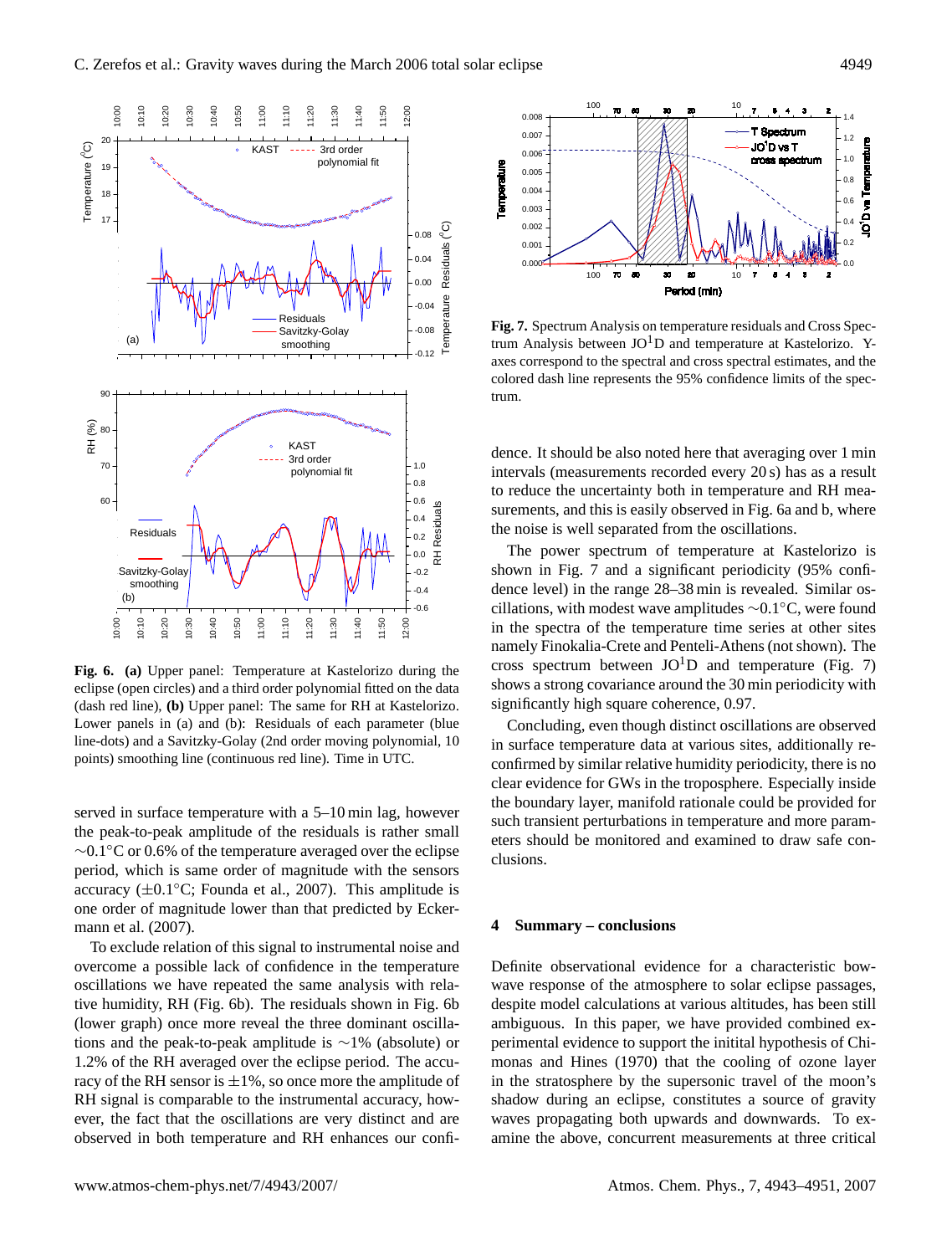layers in the atmosphere namely in the troposphere, in the stratosphere and in the ionosphere, were conducted.

Spectral Fourier Analysis revealed a dominant oscillation with period in the range 30–40 min in total ozone column over Kastelorizo (100% maximum occultation), but also at larger distances, with less sun coverage (Thessaloniki, 75% maximum occultation). It is expected that ozone in the upper stratosphere, where it maximizes and is in radiative equilibrium, would respond more rapidly to the transient cooling due to the eclipse of the sun. The eclipse induced ozone layer thermal disturbance was endorsed by  $JO<sup>1</sup>D$  and UV irradiance (305 nm) measurements, both sensitive to columnar ozone variability, yet denoting a spatially extended propagation of the GWs with regard to the totality axis.

The 30–40 min oscillation was also evident in the spectra of the Ionosonde Total Electron Content (ITEC) and the peak electron density height in the ionosphere (hmF2). Crossspectrum analysis between total ozone and the ionospheric parameters depicted high covariance in this range of periods. The initial argument that the source of the perturbation originates below the ionosphere was ratified by the fact that the amplitude of the electron density oscillation increased upwards from 160 to 220 km, which is expected for a vertically propagating wave inside a mean of decreasing with height density.

The identification of the GWs oscillation in the troposphere has been attempted with records of surface temperature and relative humidity. Distinct oscillations were observed in both parameters within the period range of our interest, at various sites. However, the amplitude of these oscillations has been modest and in the same order of magnitude with the sensor's accuracy. It should be kept in mind that the intensity of the waves downwards could be considerably suppressed by the fact that the propagation takes place in a denser mean, and that inside the BL any periodical signal in the parameters subjects to manifold rationale also controlled by meteorological or other local scale factors. The above do not allow us to draw safe conclusions on the influence of eclipse induced GWs in the troposphere, and should be taken under consideration for future experiments planning.

*Acknowledgements.* The authors would like to thank the two anonymous reviewers for their insightful comments and S. Eckermann for his valuable suggestions. The Dst and AE indices' records used in this analysis were obtained from the World Data Center for Geomagnetism, Kyoto archives [\(http://swdcwww.kugi.kyoto-u.ac.jp/\)](http://swdcwww.kugi.kyoto-u.ac.jp/).

Edited by: P. Monks

#### **References**

- Altadill, D., Sole, J. G., and Apostolov, E. M.: Vertical structure of a gravity wave like oscillation in the ionosphere generated by the solar eclipse of August 11, 1999, J. Geophys. Res., 106(A10), 21 419–21 428, 2001.
- Anderson, R. C., Keefer, D. R., and Myers, O. E.: Atmospheric pressure and temperature changes during the 7 March 1970 solar eclipse, J. Atmos. Sci., 29, 583–587, 1972.
- Bais, A. F., Zerefos, C. S., and McElroy, C. T.: Solar UVB measurements with the double and single monochromator Brewer ozone spectroradiometers, Geophys. Res. Lett., 23, 833–836, 1996.
- Blumthaler, M., Bais, A., Webb, A., Kazadzis, S., Kift, R., Kouremeti, N., Schallhart, B., Kazantzidis, A.: Variations of solar radiation at the Earth's surface during the total solar eclipse of 29 March 2006, in: Remote Sensing of Clouds and the Atmosphere XI, edited by: Slusser, J. R., Schäfer, K., Comerón, A., Proceedings of the SPIE, Vol. 6362, doi:10.1117/12.689630, 2006.
- Chimonas, G.: Internal gravity-waves motions induced in the Earth's atmosphere by a solar eclipse, J. Geophys. Res., 75, 5545–5551, 1970.
- Chimonas, G.: Lamb waves generated by the 1970 solar eclipse, Planetary Space Science, 21, 1843–1854, 1973.
- Chimonas, G. and Hines, C. O.: Atmospheric gravity waves induced by a solar eclipse, J. Geophys. Res., 75, p. 875, 1970.
- Chimonas, G. and Hines, C. O.: Atmospheric gravity waves induced by a solar eclipse, 2, J. Geophys. Res., 76(28), 7003–7005, 1971.
- Davis, M. J. and da Rosa, A. V.: Possible detection of atmospheric gravity waves generated by the solar eclipse, Nature, 226, p. 1123, 1970.
- Dörnbrack, A., Birner, T., Fix, A., Flentje, H., Meister, A., Schmid, H., Browell, E. V., and Mahoney, M. J.: Evidence for inertia gravity waves forming polar stratospheric clouds over Scandinavia, J. Geophys. Res., 107(D20), 8287, doi:10.1029/2001JD000452, 2002.
- Eckermann, S. D., Broutman, D., Stollberg, M. T., Ma, J., Mc-Cormack, J. P., and Hogan, T. F.: Atmospheric effects of the total solar eclipse of 4 December 2002 simulated with a high-altitude global Model, J. Geophys. Res., 112, D14105, doi:10.1029/2006JD007880, 2007.
- Founda, D., Melas, D., Lykoudis, S., Lysaridis, I., Kouvarakis, G., and Petrakis, M.: The effect of the total solar eclipse of March 29, 2006 on meteorological variables in Greece, Atmos. Chem. Phys. Discuss., 7, 10 631–10 667, 2007.
- Fritts, D. C. and Luo, Z.: Gravity wave forcing in the middle atmosphere due to reduced ozone heating during a solar eclipse, J. Geophys. Res., 98(D2), 3011–3021, 1993.
- Fritts, D. C. and Alexander, M. J.: Gravity wave dynamics and effects in the middle atmosphere, Rev. Geophys., 41(1), 1003, doi:10.1029/2001RG000106, 2003.
- Gerasopoulos, E., Kouvarakis, G., Vrekoussis, M., Donoussis, C., Kanakidou, M., and Mihalopoulos, N.: Photochemical ozone production in the Eastern Mediterranean, Atmos. Environ., 40, 3057–3069, doi:10.1016/j.atmosenv.2005.12.061, 2006.
- Hanuise, C., Broche, P., and Ogubazghi, G.: HF Doppler observations of gravity waves during the 16 February 1980 solar eclipse, J. Atmos. Solar-Terr. Phys., 44, 963–966, 1982.
- Hays, P. B., Kafkalidis, J. F., Skinner, W. R., and Roble, R. G.: